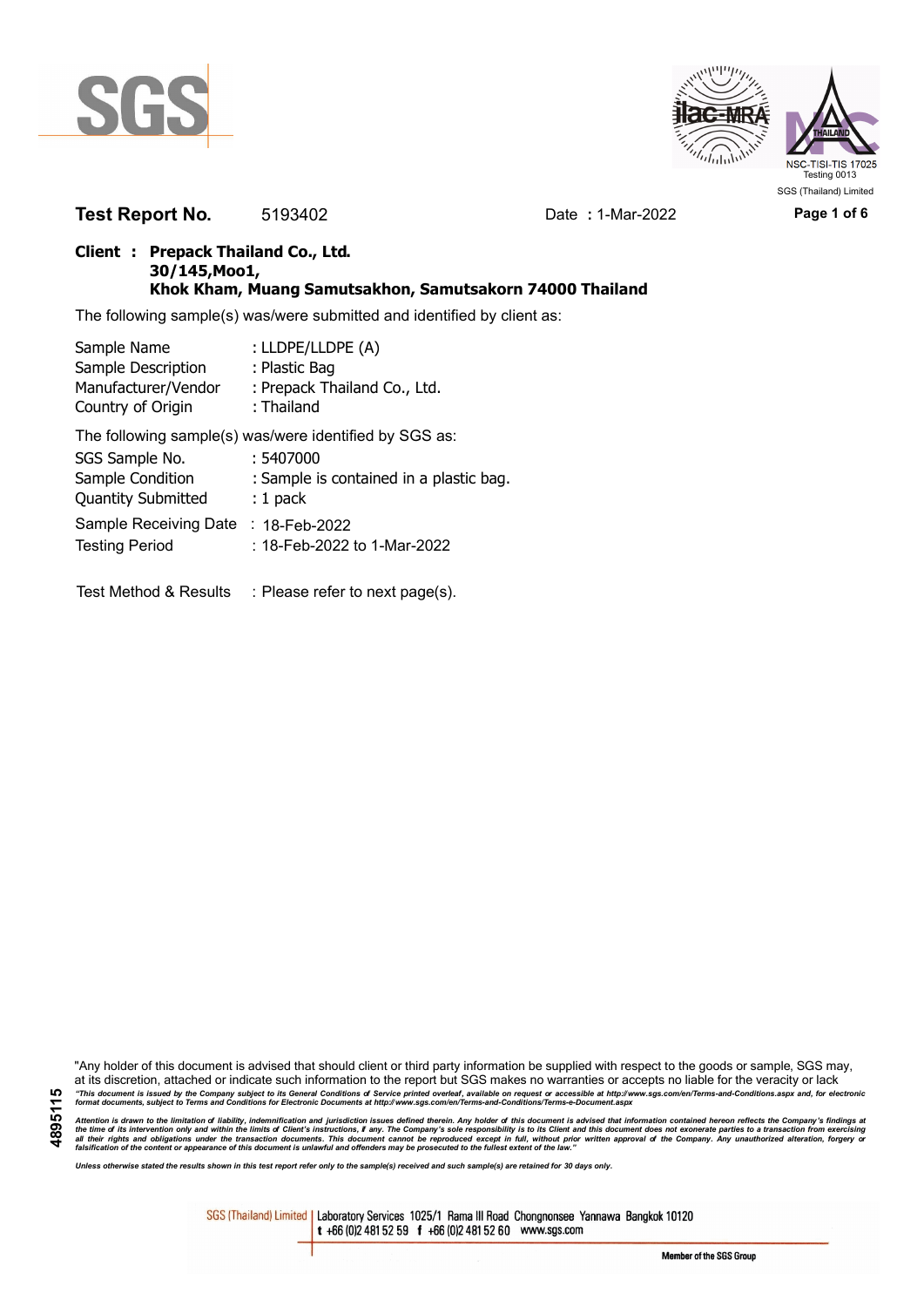



## **Test Report No.** 5193402 Date **:** 1-Mar-2022 **Page 2 of 6**

### **Test Requested & Result Summary**

Test Requested : Please refer to the result summary (Test parameter(s) was/were selected by client).

Result Summary:

| <b>Test Requested</b><br>Notification of the Ministry of Public Health (No.295) B.E. 2548 (2005): | Conclusion  |
|---------------------------------------------------------------------------------------------------|-------------|
| Qualities or standard for container made from plastic<br>a) Polyethylene (PE)                     |             |
| 1. Lead content                                                                                   | <b>PASS</b> |
| 2. Cadmium content                                                                                | <b>PASS</b> |
| 3. Heavy metal (as lead) in 4% concentrated acetic acid extraction                                | <b>PASS</b> |
| 4. Quantity of potassium Permanganate Consumed                                                    | <b>PASS</b> |
| 5. Residue after Evaporation Test                                                                 | <b>PASS</b> |
| 6. Migration of color Extraction                                                                  | <b>PASS</b> |

#### Remark:

1.Test results in this report are applicable for the item tested and reflects the tested sample as received. 2.The decision rules based on simple acceptance which the probability of false accept may be as high as 50% in case the results is exactly on the tolerance limit.

### **Signed for and on behalf of SGS (Thailand) Limited**

**Rutchuporn Moungsom Laboratory manager - Hardgood**

"Any holder of this document is advised that should client or third party information be supplied with respect to the goods or sample, SGS may, at its discretion, attached or indicate such information to the report but SGS makes no warranties or accepts no liable for the veracity or lack "This document is issued by the Company subject to its General Conditions of Service printed overleaf, available on request or accessible at http://www.sgs.com/en/Terms-and-Conditions.aspx and, for electronic<br>format docume

Attention is drawn to the limitation of liability, indemnification and jurisdiction issues defined therein. Any holder of this document is advised that information contained hereon reflects the Company's findings at<br>all th

*Unless otherwise stated the results shown in this test report refer only to the sample(s) received and such sample(s) are retained for 30 days only.*

SGS (Thailand) Limited | Laboratory Services 1025/1 Rama III Road Chongnonsee Yannawa Bangkok 10120 t +66 (0)2 481 52 59 f +66 (0)2 481 52 60 www.sgs.com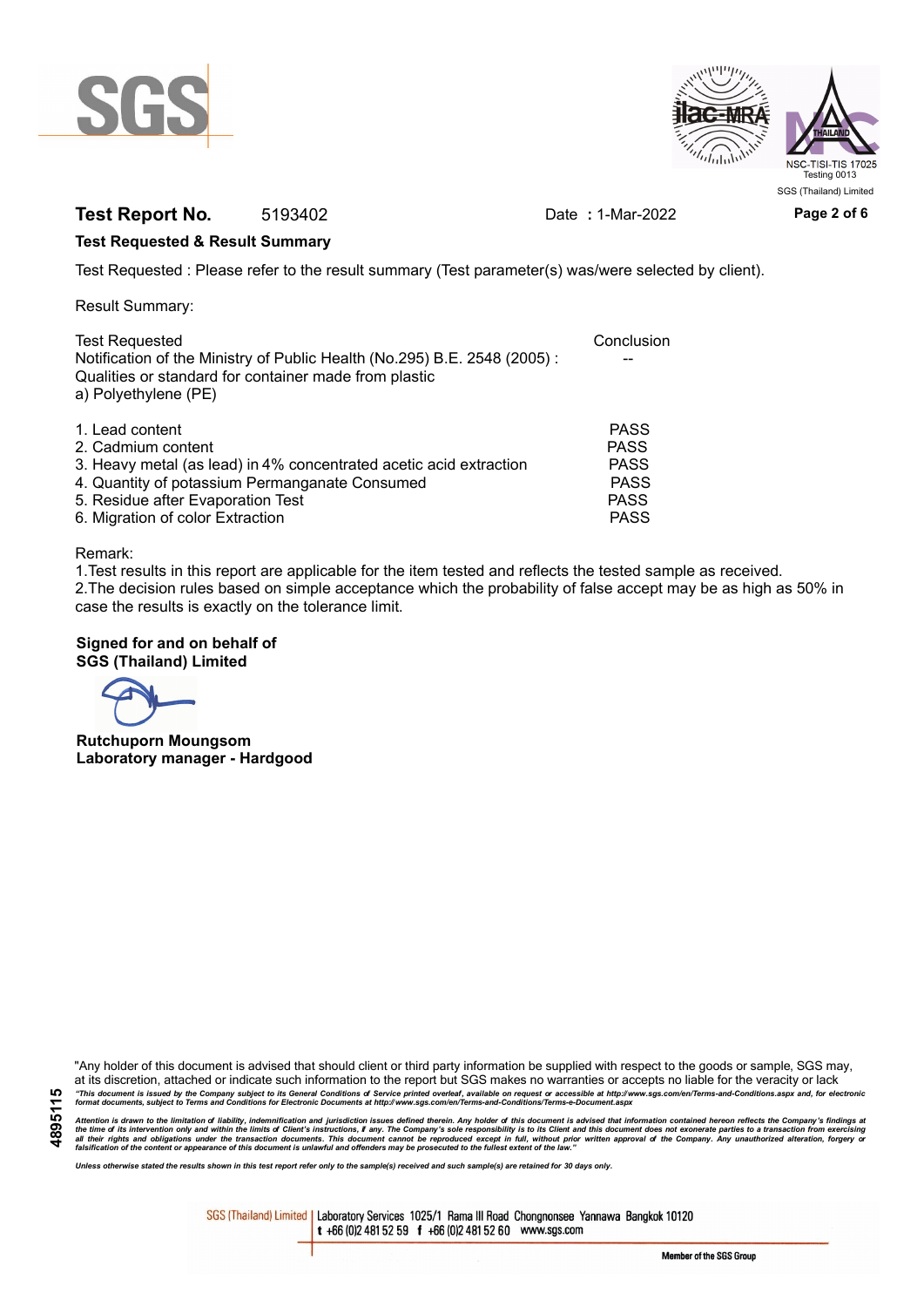



# **Test Report No.** 5193402 Date **:** 1-Mar-2022 **Page 3 of 6**

**TEST RESULTS**

**Notification of the Ministry of Public Health (No.295) B.E. 2548 (2005) : Qualities or standard for container made from plastic.**

#### **a) Polyethylene (PE)**

#### **Qualities and standard of plastic**

Method : With reference to TIS 656: 2556. Analysis was performed by ICP-OES.

| <b>Details</b>     | Result (1)<br>(mg/kg) | <b>Limit of Quantitative</b><br>(mg/kg) | <b>Permissible Limit</b><br>(mg/kg) |
|--------------------|-----------------------|-----------------------------------------|-------------------------------------|
| Lead content***    |                       | 2.0                                     | 100                                 |
| Cadmium content*** |                       | 2.0                                     | 100                                 |

Sample Description :

1. Clear plastic bag

Note :

**4895115**

1. mg/kg = milligram per kilogram  $2. <$  = Less than

"Any holder of this document is advised that should client or third party information be supplied with respect to the goods or sample, SGS may, at its discretion, attached or indicate such information to the report but SGS makes no warranties or accepts no liable for the veracity or lack "This document is issued by the Company subject to its General Conditions of Service printed overleaf, available on request or accessible at http://www.sgs.com/en/Terms-and-Conditions.aspx and, for electronic<br>format docume

Attention is drawn to the limitation of liability, indemnification and jurisdiction issues defined therein. Any holder of this document is advised that information contained hereon reflects the Company's findings at<br>all th

*Unless otherwise stated the results shown in this test report refer only to the sample(s) received and such sample(s) are retained for 30 days only.*

SGS (Thailand) Limited | Laboratory Services 1025/1 Rama III Road Chongnonsee Yannawa Bangkok 10120 t +66 (0)2 481 52 59 f +66 (0)2 481 52 60 www.sgs.com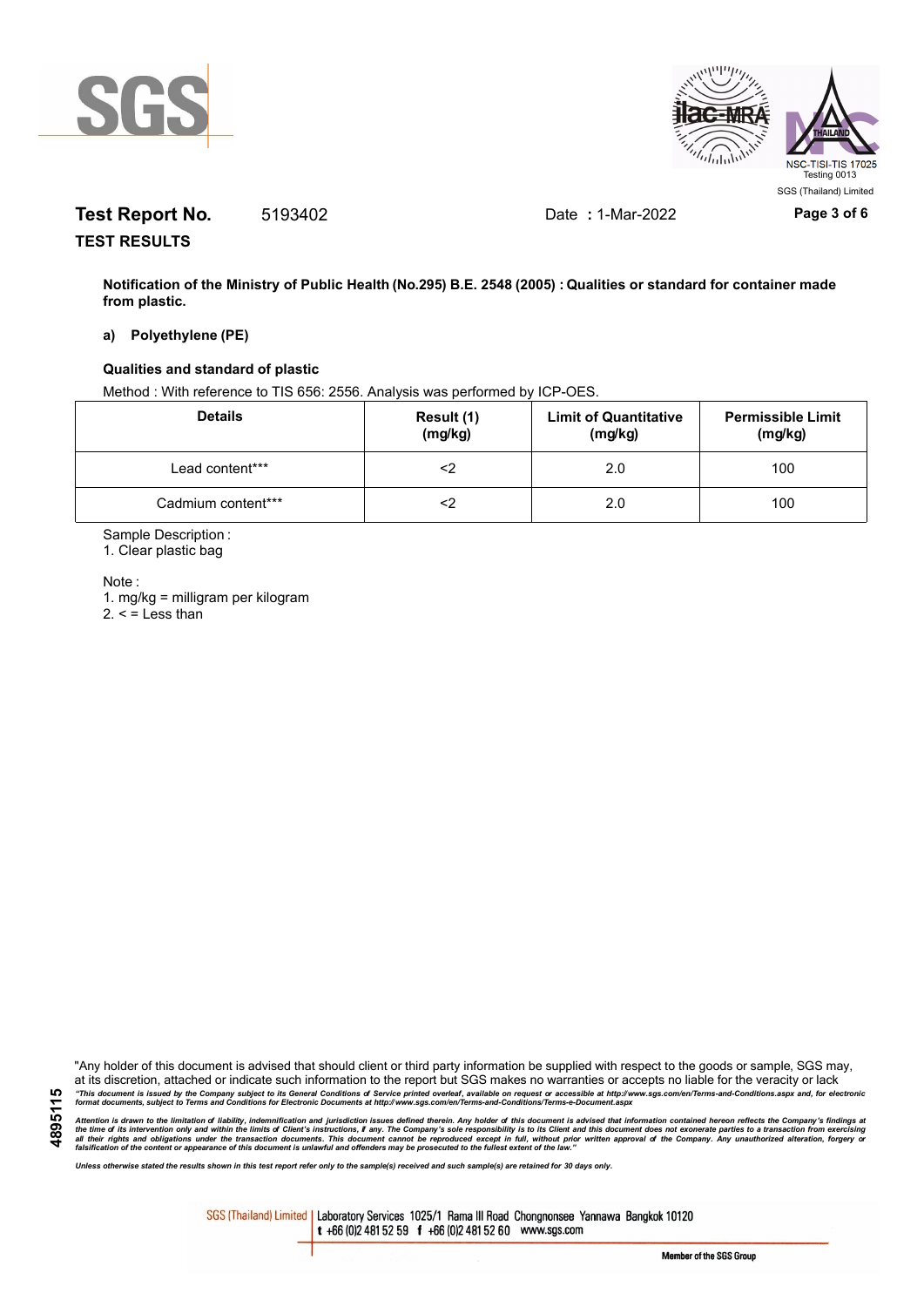



## **Test Report No.** 5193402 Date **:** 1-Mar-2022 **Page 4 of 6**

#### **TEST RESULTS**

#### **Qualities and standard of dissemination**

Method : With reference to TIS 656: 2556.

| <b>Details</b>                                                                      | Test Condition <sup>^</sup>                | Result (1)<br>(mg/dm3) | <b>Limit of Quantitative</b><br>(mg/dm3) | <b>Permissible Limit</b><br>(mg/dm3) |
|-------------------------------------------------------------------------------------|--------------------------------------------|------------------------|------------------------------------------|--------------------------------------|
| Heavy metal (calculated as lead) in<br>4% concentrated acetic acid<br>extraction*** | 30 minute at<br>60 degree C                | $<$ 1                  |                                          |                                      |
| Potassium permanganate used for<br>reaction in water extraction***                  | 30 minute at<br>60 degree C                | $<$ 1                  | 1.0                                      | 10                                   |
| Residue substances which is<br>evaporate in water***                                | 30 minute at<br>60 degree C                | $3$                    | 3.0                                      | 30                                   |
| Residue substances which is<br>evaporate in 4% concentrated acetic<br>acid***       | 30 minute at<br>60 degree C                | $3$                    | 3.0                                      | 30                                   |
| Residue substances which is<br>evaporate in 20% concentrated<br>alcohol***          | 30 minute at<br>60 degree C                | $3$                    | 3.0                                      | 30                                   |
| Residue substances from volatile<br>matters in normal heptane***                    | Room temperature<br>(1 hr. at 25 degree C) | $3$                    | 3.0                                      | 150                                  |

Sample Description :

1. Clear plastic bag with mulicolor printed (inside)

Note :

1. mg/dm3 = milligram per cubic decimeter

2. Degree C = degree Celsius

 $3. <$  = Less than

Remark :

1.  $^{\circ}$  = In case of the use at temperature not higher than 100 degree Celsius

"Any holder of this document is advised that should client or third party information be supplied with respect to the goods or sample, SGS may, at its discretion, attached or indicate such information to the report but SGS makes no warranties or accepts no liable for the veracity or lack "This document is issued by the Company subject to its General Conditions of Service printed overleaf, available on request or accessible at http://www.sgs.com/en/Terms-and-Conditions.aspx and, for electronic<br>format docume

Attention is drawn to the limitation of liability, indemnification and jurisdiction issues defined therein. Any holder of this document is advised that information contained hereon reflects the Company's findings at<br>all th

*Unless otherwise stated the results shown in this test report refer only to the sample(s) received and such sample(s) are retained for 30 days only.*

SGS (Thailand) Limited | Laboratory Services 1025/1 Rama III Road Chongnonsee Yannawa Bangkok 10120 t +66 (0)2 481 52 59 f +66 (0)2 481 52 60 www.sgs.com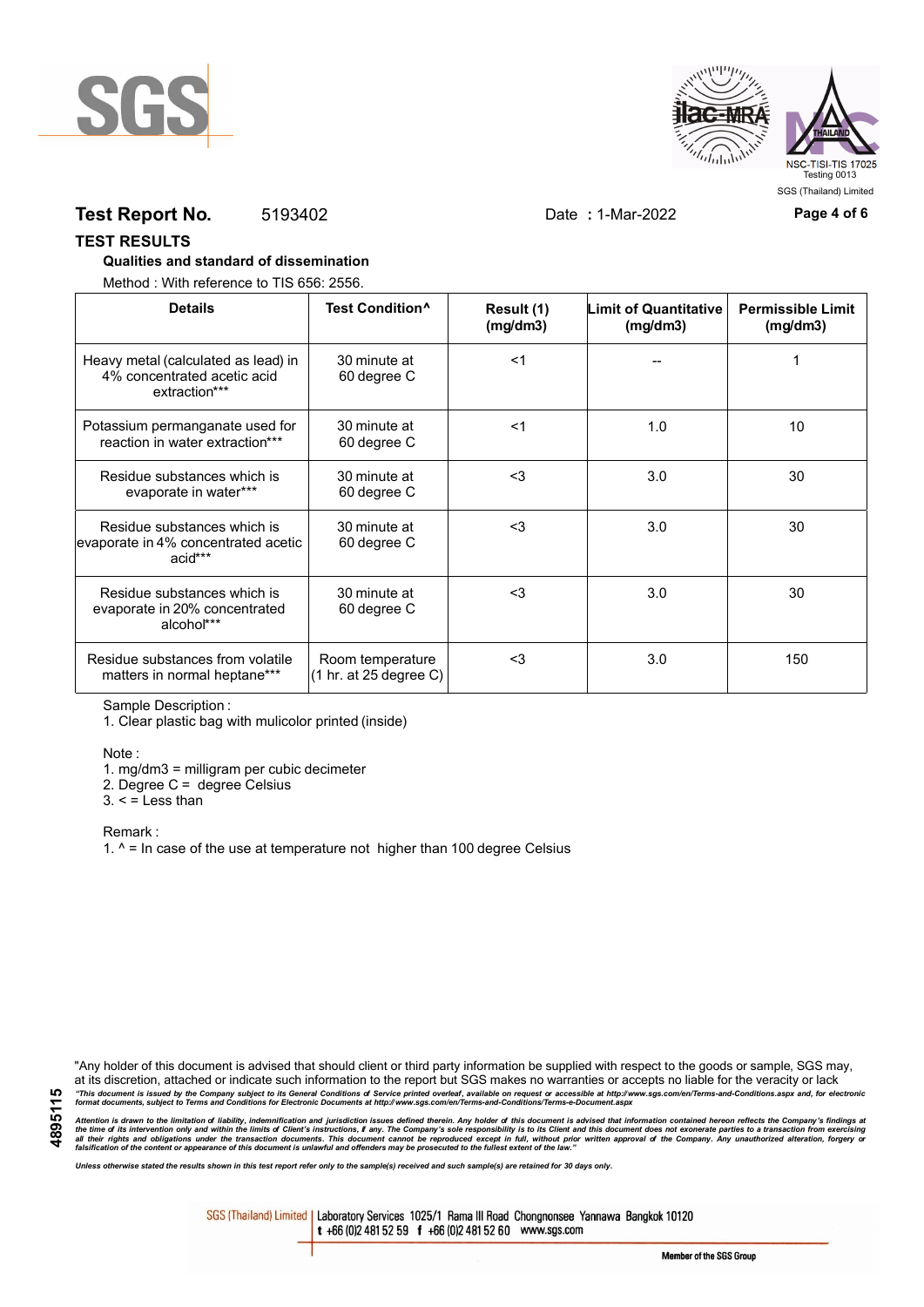



## **Test Report No.** 5193402 Date **:** 1-Mar-2022 **Page 5 of 6**

#### **TEST RESULTS**

#### **Qualities and standard of dissemination**

Test Method : With reference to TIS 655 -1 : 2553

| <b>Details</b>                         | Test Condition <sup>^</sup> | Result (1)               | <b>Permissible Limit</b> |
|----------------------------------------|-----------------------------|--------------------------|--------------------------|
| Migration of color extract by water*** | 30 minute at<br>60 degree C | Negative<br>(See Note 2) | Negative                 |
| Migration of color extract by          | 30 minute at                | Negative                 | <b>Negative</b>          |
| 4% concentrated acetic acid***         | 60 degree C                 | (See Note 2)             |                          |
| Migration of color extract by          | 30 minute at                | Negative                 | Negative                 |
| 20% concentrated alcohol***            | 60 degree C                 | (See Note 2)             |                          |
| Migration of color extract by          | Room temperature            | Negative                 | Negative                 |
| normal heptanes***                     | (1 hr. at 25 degree C)      | (See Note 2)             |                          |

Sample Description :

1. Clear plastic bag with mulicolor printed (inside)

Note :

1. Degree C = degree Celsius

2. "Negative" mean it's not presence of color migration/ "Positive" mean it's presence of color migration

Remark :

1.  $^{\circ}$  = In case of the use at temperature not higher than 100 degree Celsius

Remark:The test item(s) marked \*\*\* on test report is/are analyzed at SGS (Thailand) Limited, address: 41/16-20 and 41/23 Soi Rama III 59, Rama III road, Chongnonsee, Yannawa, Bangkok.

**4895115**

"Any holder of this document is advised that should client or third party information be supplied with respect to the goods or sample, SGS may, at its discretion, attached or indicate such information to the report but SGS makes no warranties or accepts no liable for the veracity or lack "This document is issued by the Company subject to its General Conditions of Service printed overleaf, available on request or accessible at http://www.sgs.com/en/Terms-and-Conditions.aspx and, for electronic<br>format docume

Attention is drawn to the limitation of liability, indemnification and jurisdiction issues defined therein. Any holder of this document is advised that information contained hereon reflects the Company's findings at<br>all th

*Unless otherwise stated the results shown in this test report refer only to the sample(s) received and such sample(s) are retained for 30 days only.*

SGS (Thailand) Limited | Laboratory Services 1025/1 Rama III Road Chongnonsee Yannawa Bangkok 10120 t +66 (0)2 481 52 59 f +66 (0)2 481 52 60 www.sgs.com